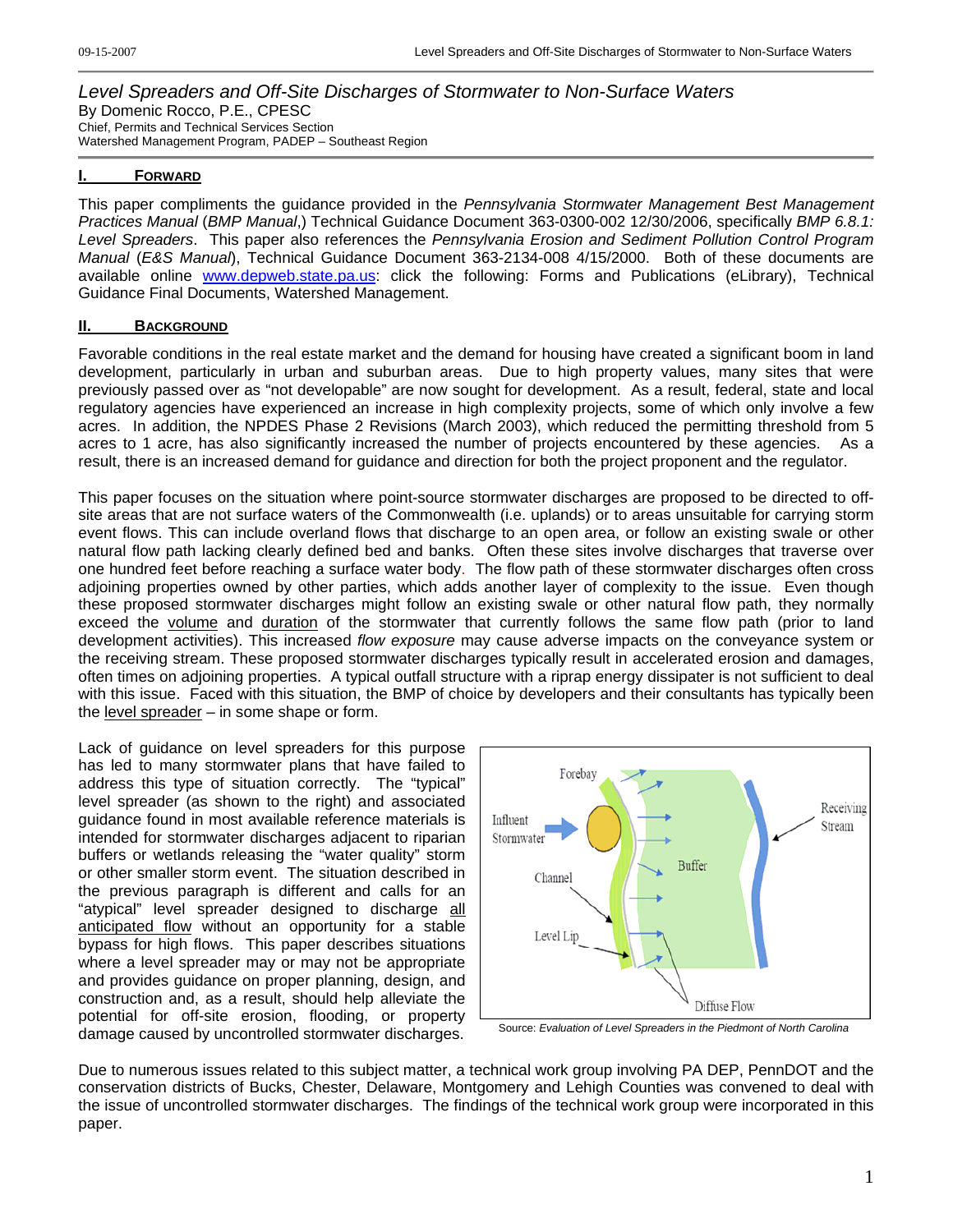### **III. INTRODUCTION TO LEVEL SPREADERS**

Level spreaders are structures that are designed to uniformly distribute concentrated flow over a large area essentially converting concentrated flow to sheet flow. Level spreaders come in many types and functions, depending on the peak rate of inflow, the site conditions, the duration of use, and the type of pollutant (if any). Infiltration and water quality functions are both possibilities, which are dependent on site constraints. Examples of common level spreaders include: concrete sills (or lips), curbs, earthen berms, and level perforated pipes discharging to the surface or sub-surface. (See **Figures 3 and 5** for sample illustrations)

Typically, level spreaders function as follows:

- 1. Concentrated flow enters the level spreader through a pipe, ditch, or swale.
- **FLOW** 2. The concentrated flow is impeded and its energy is dissipated.
- 3. The flow is distributed over the length of the level spreader.
- 4. The velocity of the flow is reduced to a level that can be tolerated down slope.
- 5. Water is discharged simultaneously across the same elevation, theoretically, in a uniform manner along the entire length.



Source: Chester County Conservation District

#### **IV. PRACTICAL CONSIDERATIONS**

Prior to specifying a level spreader, the designer should consider the following items, to the maximum extent practicable:

- 1. Avoid and minimize potential conflicts with discharges to non-surface waters, all together.
- 2. Fully consider alternatives that would have less impact on the environment, including constructing conveyances for anticipated flows (either open channel or closed channel) to a surface water feature or to a storm sewer capable of carrying those flows. The developer would be responsible for working with adjacent property owners for consent.
- 3. Endeavor to maximize volume reduction and other stormwater BMPs– both non-structural and structural throughout the site. (not just in the vicinity of a detention basin)
- 4. Limit the formation of concentrated flow, since it is simpler to maintain sheet flow discharge rather than to redistribute it after it is concentrated.

### **V. ENGINEERING CONSIDERATIONS**

- 1. Level Spreaders must be constructed and maintained level (i.e. constructed along an existing contour). Small variations in height on the downstream lip will quickly result in gullies. Experience suggests that variations of more than **0.05%** slope along the weir (approx. 0.25 inches per 42 feet of weir) will in time cause water to quickly reconcentrate and potentially erode areas down slope of the level spreader. (Hunt et al, 2001) It is imperative that the site selected for level spreader installment be nearly level before construction. Variations in existing ground elevation of more than **4 inches** across the entire length of the level spreader can make "level" construction difficult. (See **Item 7**)
- 2. Specific site conditions, such as topography, vegetative cover, soil, and geologic conditions must be considered prior to design. Field verification is essential to achieve project success. Level spreaders are not applicable in areas comprised of easily erodible soils (including fill) and/or sparse vegetation. Undisturbed earth with a grass cover is much more resistant to erosion than fill– despite thorough compaction. Even with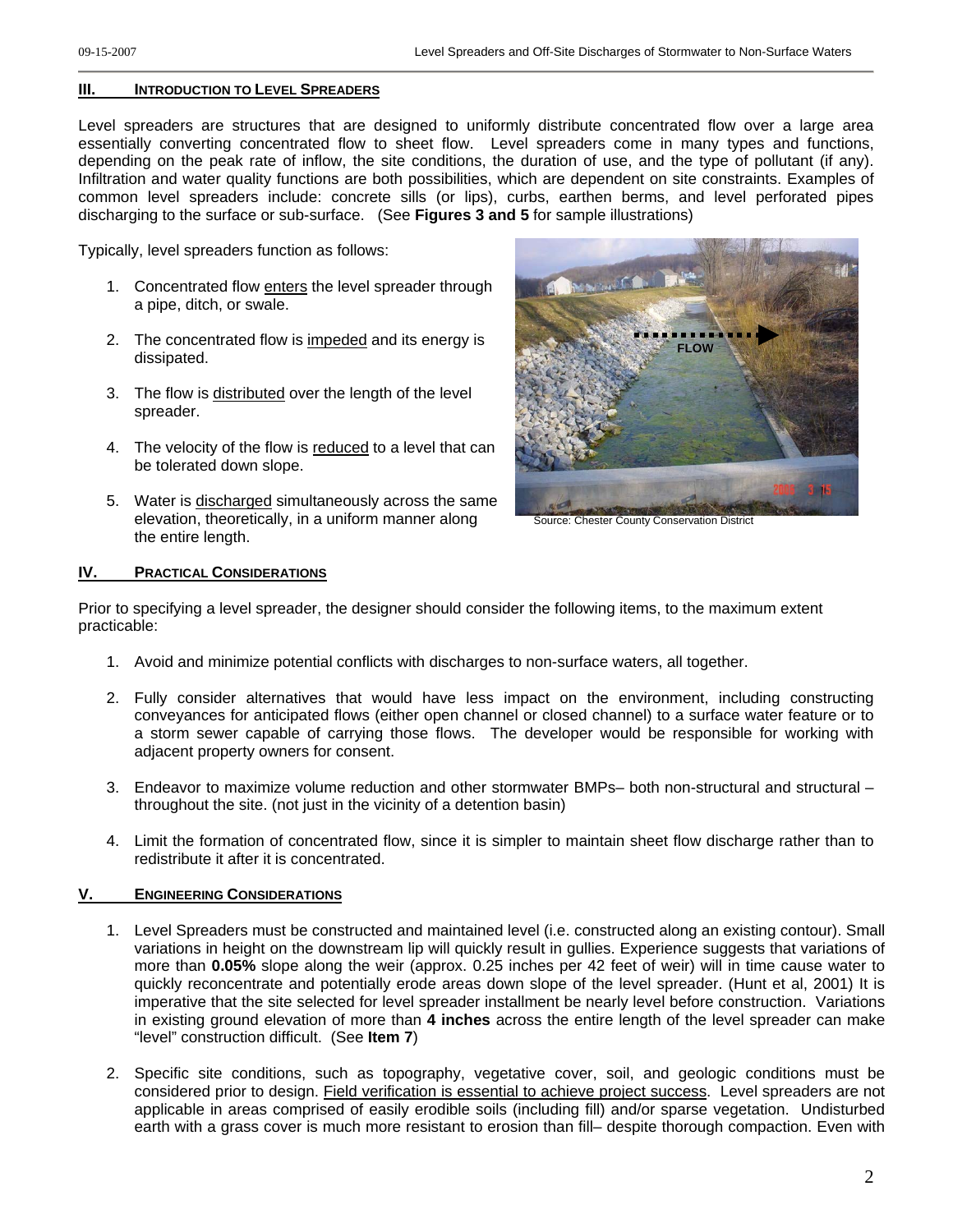what appears to be a good young stand of grass over fill, erosion is likely to occur. Level spreaders should be located away from newly deposited earth.

- 3. Designers should consider the following items for level spreaders with respect to optimizing performance, maximizing effectiveness, and reducing the potential for reconcentrated flow:
	- Land Surface Shape: When siting a level spreader, the designer should avoid locating the level spreader on concave slopes or concave contours. See **Figure 1**.
	- Soil slope: Gentle/gradual uniform slopes are ideal, with a maximum slope of 6% from level spreader to toe of slope (i.e. top of stream bank). The first **10 feet** of buffer/vegetated filter strip down slope of the level spreader should not exceed **4%** slope. For greater slopes or if construction of a level spreader can not be accomplished without clearing/removing down slope vegetation, the designer should not use a level spreader and instead install a typical conduit and outfall extending to an adequate surface water body or storm sewer. (See **Section VIII** on *Outfall Design*) If significant issues with bedrock are encountered, then permanent slope pipes may be considered, if allowable at the local level.
	- Slope Length: The maximum distance to a receiving stream or storm sewer should be about **100 feet**. Greater distances may be considered on a case-by-case basis for very mild slopes (< **1%**) and heavily vegetated (grassy) areas but ideally should not exceed **150 feet**. When greater distances cannot be avoided, the designer should incorporate other mitigative measures such as:
		- a. Incorporating an infiltration BMP with the goal of providing no discharge of storm events up to the **10-year storm**. (e.g. See *BMP Manual*, *6.4.4 Infiltration Trench*)
		- b. Limiting the drainage area to **1 acre** or less with minimal runoff from impervious areas.

### **Figure 1. Convex Contours and Slopes are Less Susceptible to Reconcentrating Flows.**

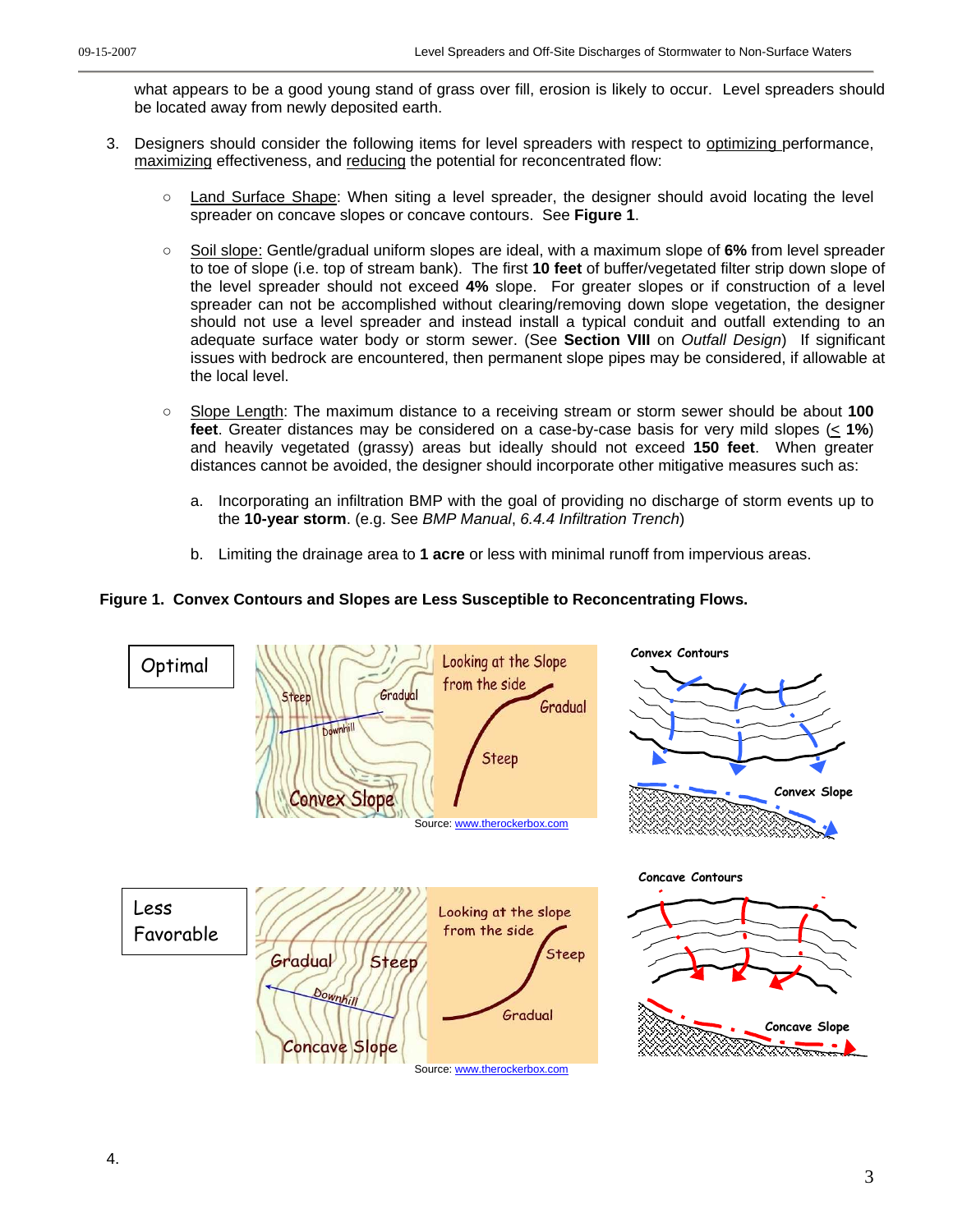#### Hydraulics and Hydrology for Level Spreaders:

- a. Level spreaders, in this context, shall safely diffuse flows up to the **100-year storm.** A minimum design criterion per the BMP Manual is the **10-year storm** – conditions permitting**.** This is due to the inability to bypass and to accommodate the magnitude of anticipated discharges.
- b. The drainage area to a given level spreader should be limited to **5 acres** or less, which should encourage smaller and more manageable BMPs, both during and after construction. For conveyances with drainage areas exceeding 5 acres, multiple outfalls/level spreaders are preferable to a single outfall/level spreader. A maximum flow rate or volume may be imposed in critical areas, such as special protection watersheds, impaired watersheds, etc. The recommendations in this paper could be relaxed for very small drainage areas (< **500 square feet**), such as disconnected rooftops, etc.
- c. Level spreader length is the lineal measurement of weir required to discharge anticipated flows. It is measured perpendicular to the direction of flow. Level spreader length is primarily dependent on the influent rate and the type of down slope cover. The level spreader length needs to be designed so that the allowable down slope velocity is not exceeded. Other factors include the discharge pipe diameter (if applicable) and the number and size of perforations along the discharge pipe (if applicable). Generally, level spreaders should have a minimum length of **10 feet** and a maximum length of **200 feet.**
	- 1) Refer to **Section VII** for a more comprehensive description of the considerations involved in designing level spreaders and determining proper length.
	- 2) The *BMP Manual* recommends level spreader lengths for two ground cover conditions:
		- Dense grass ground cover (13 linear feet for every 1 cfs of flow).
		- Forested areas w/ no ground cover. (100 linear feet for every 1 cfs of flow)

These conditions represent two extremes and it can be argued that most projects would fall somewhere in between. It is essential that a site analysis of the down slope condition (up to the receiving stream) be performed to properly determinate the maximum allowable velocity. Designers should be very cautious in using "rules of thumb" without understanding the underlying principles and assumptions.

- i. For instance, the *13 linear feet per cfs of discharge* is based on optimal ground cover conditions (dense grass) and no existing erosion formations.
- ii. Ground cover for the other extreme condition, forested areas (*100 linear feet per cfs of discharge)*, is based on little to no vegetal ground cover. As discussed in **Section VII**, this recommendation may be overly conservative for the situation where a good mulch ground layer exists. (e.g. mature forest)
- iii. Therefore, in natural conditions, the range for level spreader length per cfs of discharge should fall between **13** and **100 linear feet**. This range is almost one order of magnitude; hence it further emphasizes the need for the designer to understand the down slope area and its limitations.
- 3) For designs involving a subsurface discharge utilizing a perforated pipe, determination of the perforation discharge per linear foot of pipe may dictate the total required length of level spreader. Follow the design criteria described in *BMP 6.8.1: Level Spreaders* in the *BMP Manual*. This may require information from the pipe manufacturer including perforation dimensions and average head above the perforation.
- d. Prior to discharge entering a level spreader, the flow should pass through a drop manhole/inlet to dissipate most of the energy. The pipe entering the level spreader should be at a maximum **1% slope.** For channel flow, the grade of the last **20 feet** of the channel before the level spreader should create a smooth transition from the channel grade to the level spreader and, where possible, should be less than or equal to **1%**.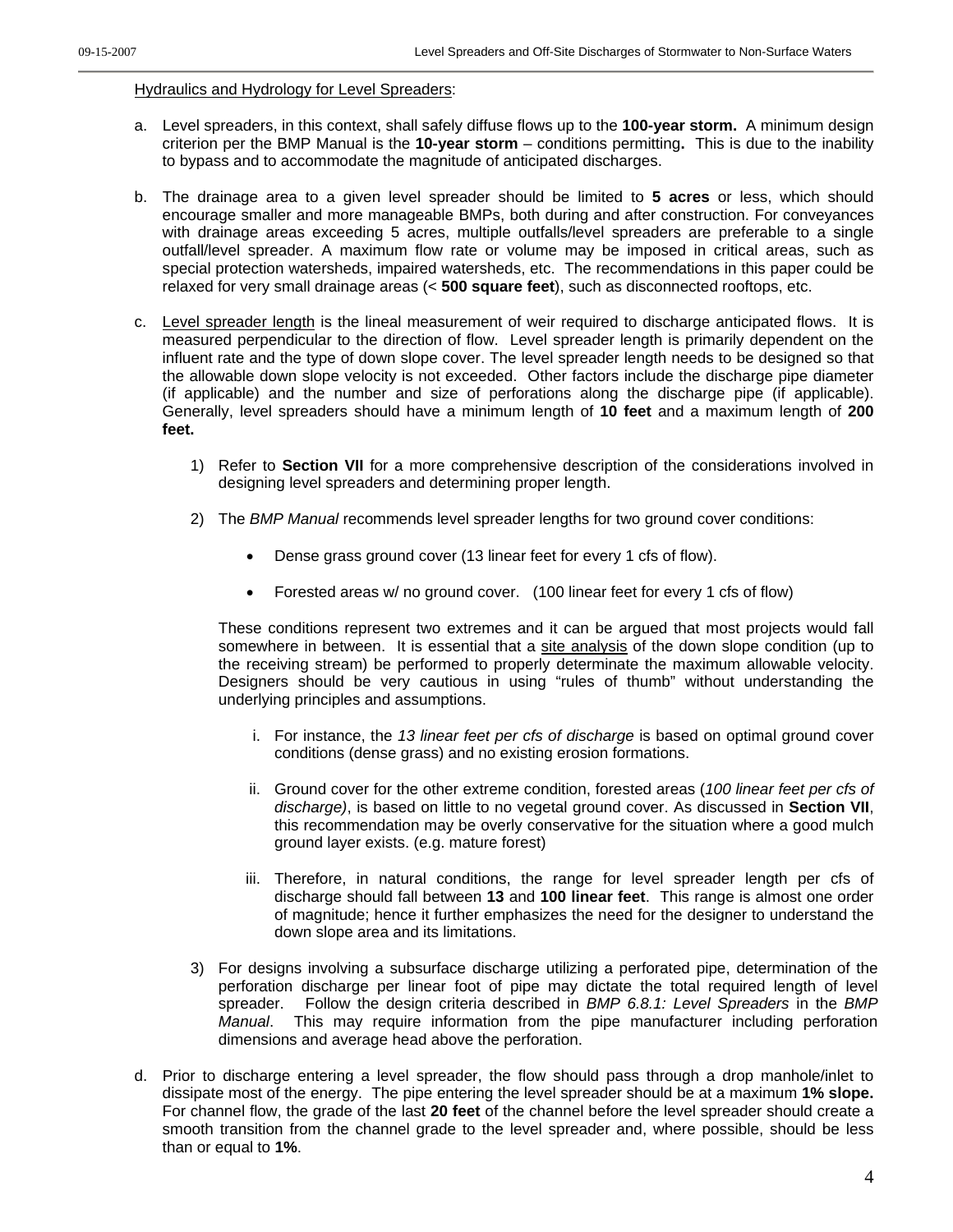- e. Level spreaders with design flows (**Q**100) in excess of **4 cfs** should have a rigid lip consisting of nonerodible material, typically concrete curbing with the invert founded below the frost line and anchored into the soil with an appropriately-sized concrete footer. (NRCS IL-570, 1999)
- f. A vegetated lip may be suitable for low flows depending on soil characteristics. In these instances, the lip should be protected with a turf reinforcement mat (TRM), for a minimum of **3 feet** down slope to prevent erosion and to enable establishment of vegetation. (See **Figure 2**). More design considerations involving earthen berms are described in *BMP 6.4.10: Infiltration Berms*.

**Figure 2. Turf Reinforcement Mat (TRM) for Level Spreader with Vegetated Lip** 



- g. It is noted that level spreaders constructed out of earthen berms, pre-cast concrete curb sections, etc. are likely to require continual maintenance in order to keep them level. Experience has shown that a cast-in-place concrete berm with the invert below the frost line requires less maintenance and is most likely to sustain long-term use than earthen berms and pre-cast concrete curb sections. Timber should be avoided due to issues with deformation and decomposition.
- h. There should be a smooth transition between the level spreader and native ground. Ideally, the lip of the concrete level spreader should be no higher than **3 to 4 inches** off the existing ground. (Hathaway & Hunt, 2006) This would allow water to pass over the lip with minimal interference from vegetation. (See **Item 7c** and **Figure 4**)
- 5. Level spreader orientation, where practicable, should be designed to allow for an even flow distribution. This is typically accomplished by utilizing a T-shape. (See **Figures 3** and **5**)

**Figure 3. Typical Orientation of Level Spreader with Surface Discharge** 

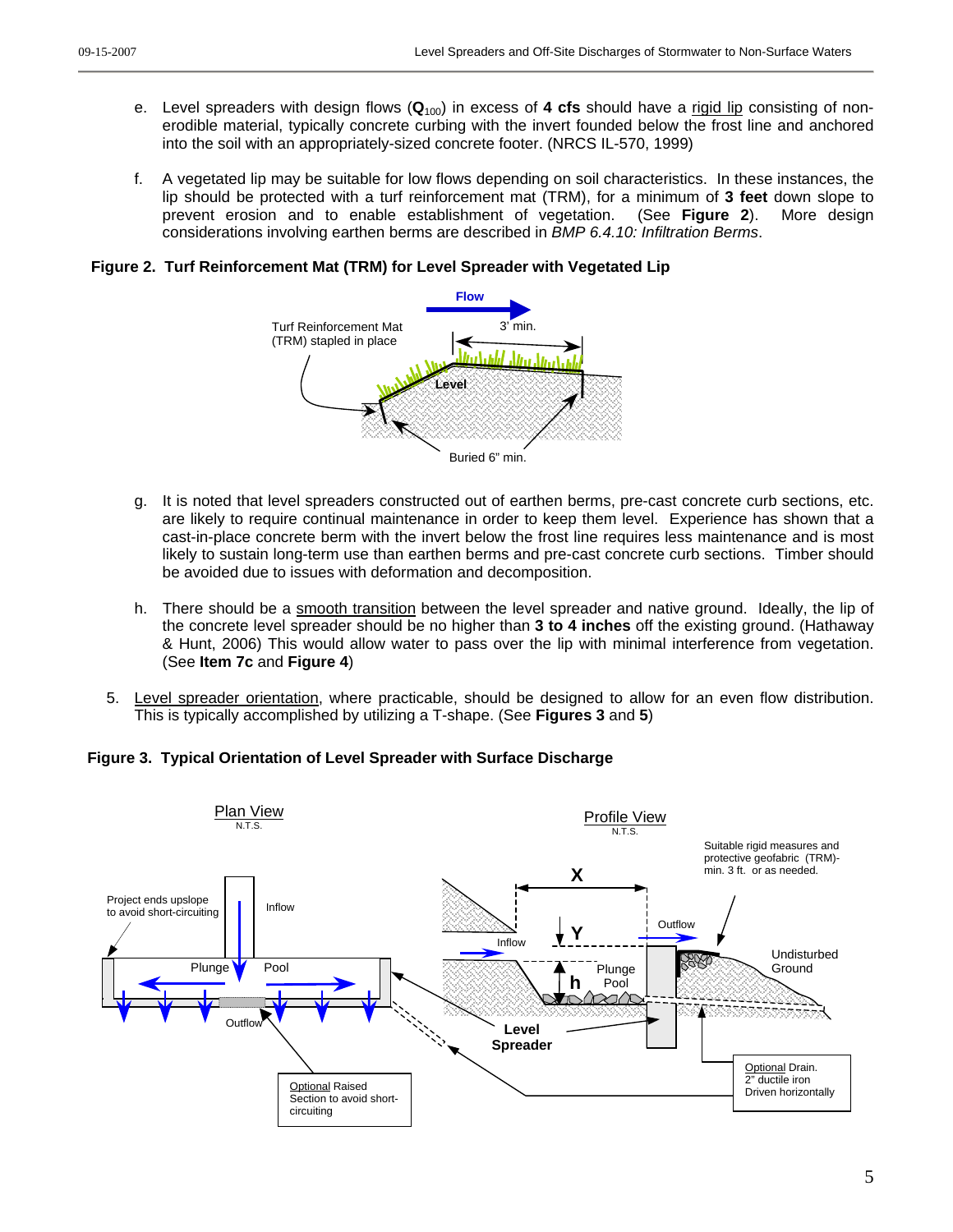- 6. Functional considerations for level spreaders:
	- a. Avoid short-circuiting and overloading in the plunge pool (surface discharge):
		- i. To avoid short-circuiting, the ends of the level spreader weir should be projected upslope, slanted upgradient and keyed into the slope.
		- ii. The level spreader should include a plunge pool with sufficient depth (**h**) to minimize shortcircuiting potential. At a minimum, **h** should be the greater of **9 inches** or the inside diameter (**D**) of the inflow pipe (Hathaway & Hunt, 2006). For channel flow, the designer can use the equivalent pipe diameter. Riprap placed in the bottom of the plunge pool should be sized according to anticipated inflow velocities. Use the recommended riprap gradation in Table 9 of the *E&S Manual*. (Minimum **R-3**)
		- iii. The vertical separation (**Y**) between the inflow (pipe or channel) and outflow (weir) inverts should provide sufficient freeboard to allow for energy dissipation. At a minimum, **Y** should be equal to half of the inside pipe diameter (**D**). Where freeboard is not possible, there should be a minimum **6-inch** drop per **10 linear feet** of plunge pool length (See Profile View of **Figure 3**).
		- iv. The level spreader should provide sufficient length **(X)** between the inflow point and the outflow weir to avoid overtopping. If the distance (X) does not meet this criterion, the potential for short-circuiting will increase significantly below the inflow point. In this situation, the level spreader can include a raised middle section down slope of the inflow point to prevent overtopping and to direct flow laterally. The crest of the raised section should be equal to the crown elevation of the inflow pipe. (See Plan View of **Figure 3**)
		- v. Recommended values for **X**: (See **Figure 4**) If  $Y > \frac{1}{2}D$ , then  $X = 3D$  (Minimum 8')
			- If **Y** < ½**D**, then use *Figure 22* in *E&S Manual to find* **X.** (Minimum 10')





- b. Accommodate draining the plunge pool (surface discharge):
	- i. To preserve infiltration capacity, the underlying soils should remain undisturbed, uncompacted, and protected from heavy equipment.
	- ii. If standing water in the plunge pool is a potential issue (e.g., mosquitoes, icing, etc), the level spreader should include a drainpipe with a discharge point located in a well-vegetated area and/or include soil stabilization measures, as appropriate. (See **Figure 3**) A **2-inch** diameter drainpipe is recommended with a minimum **1% slope.** Where possible, installation of the drainpipe should extend laterally so that the discharge point is located outside of the flow path of the level spreader. Where this is not possible, installation by trench method should be avoided since it may create a preferential seepage pathway for surface flow and erosion. In certain instances, the drainpipe (ductile iron) may be driven horizontally with a sledgehammer.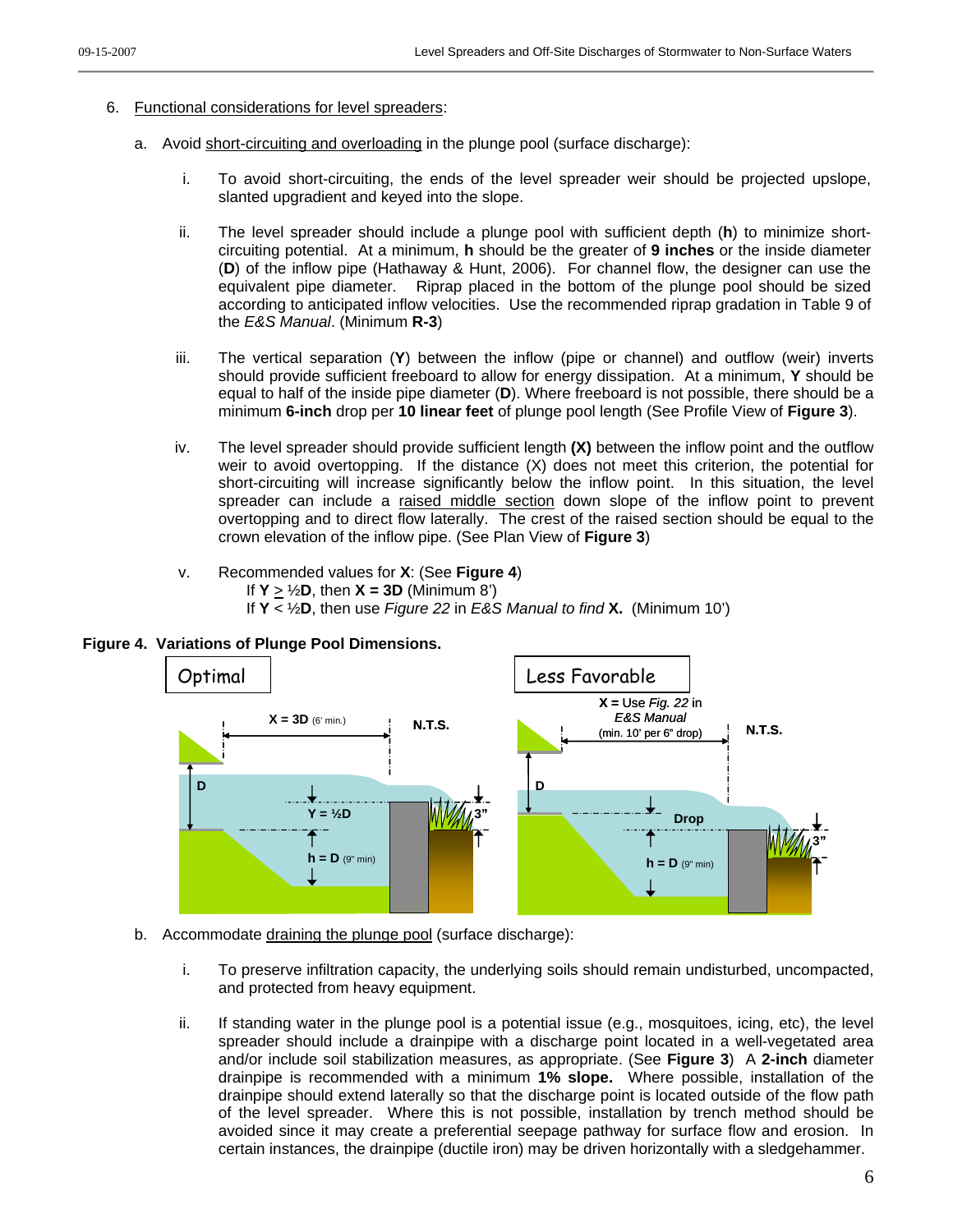- c. For subsurface discharge level spreaders (no plunge pool):
	- i. When installing perforated pipe (level), area must be carefully excavated into the existing grade to maintain a level lip. A rigid lip may also be utilized, as appropriate.
	- ii. Turf Reinforcement Mat should be installed for minimum of **3 feet** down slope of lip.
	- iii. Perforated pipes should include end treatments consisting of clean-outs or Type M inlets, which can also help accommodate future maintenance.
	- iv. Select non-woven geotextile lining based on soil type (sands, silts, clays, etc.).

**Figure 5. Typical Orientation of Level Spreader with Subsurface Discharge**



7. Soil Stabilization Issues:

The area down slope of the level spreader should be undisturbed. At a minimum, the first **three feet** down slope from a level spreader should be stabilized with soil/turf reinforcement mat and the area should be stabilized with grass or other approved vegetation. There should be a minimum uniform ground cover of **90%**. If vegetation along the flow path is insufficient, it should be enhanced to maximize erosion protection prior to any discharges. If a level spreader is installed above a disturbed area without a good vegetative cover, erosion rills can quickly form. Even sheet flow can cause significant erosion on disturbed areas. (See **Section IX)**

- a. Because of the possibility of high-prolonged discharge from structural level spreaders, the area in the immediate vicinity of the discharge should be properly stabilized. Such stabilization may include rigid measures (stone, riprap, etc.) to help protect surrounding vegetation. (see Profile View of **Figure 3**)
- b. Level spreaders are **not** intended for sediment removal. Significant sediment deposition in a level spreader will considerably reduce its effectiveness. During construction, suitable erosion and sediment pollution control BMPs should be utilized upslope of level spreaders. This aside, maintenance measures would still be required both during construction and after the drainage area is stabilized, including replacement of bedding material and geotextile stabilization (if applicable). In these instances, it would be preferable for the discharge pipe to be at the surface rather than subsurface.
- c. The down slope side of the level spreader should be clear of elevated ground and debris.
	- i. Elevated areas need to be carefully graded to create a smooth transition; backfilling is not recommended.
	- ii. Another potential problem after construction is debris such as earth, wood, and other organic matter that may accumulate immediately down slope of the level spreader. Both of these situations effectively block water as it tries to flow over the level spreader and may force it to quickly re-concentrate. (See **Figure 6**)
- d. Consider the time of year available for proper establishment of vegetation prior to construction of the level spreader. Temporary stabilization may be achieved in sparsely vegetated areas with a compost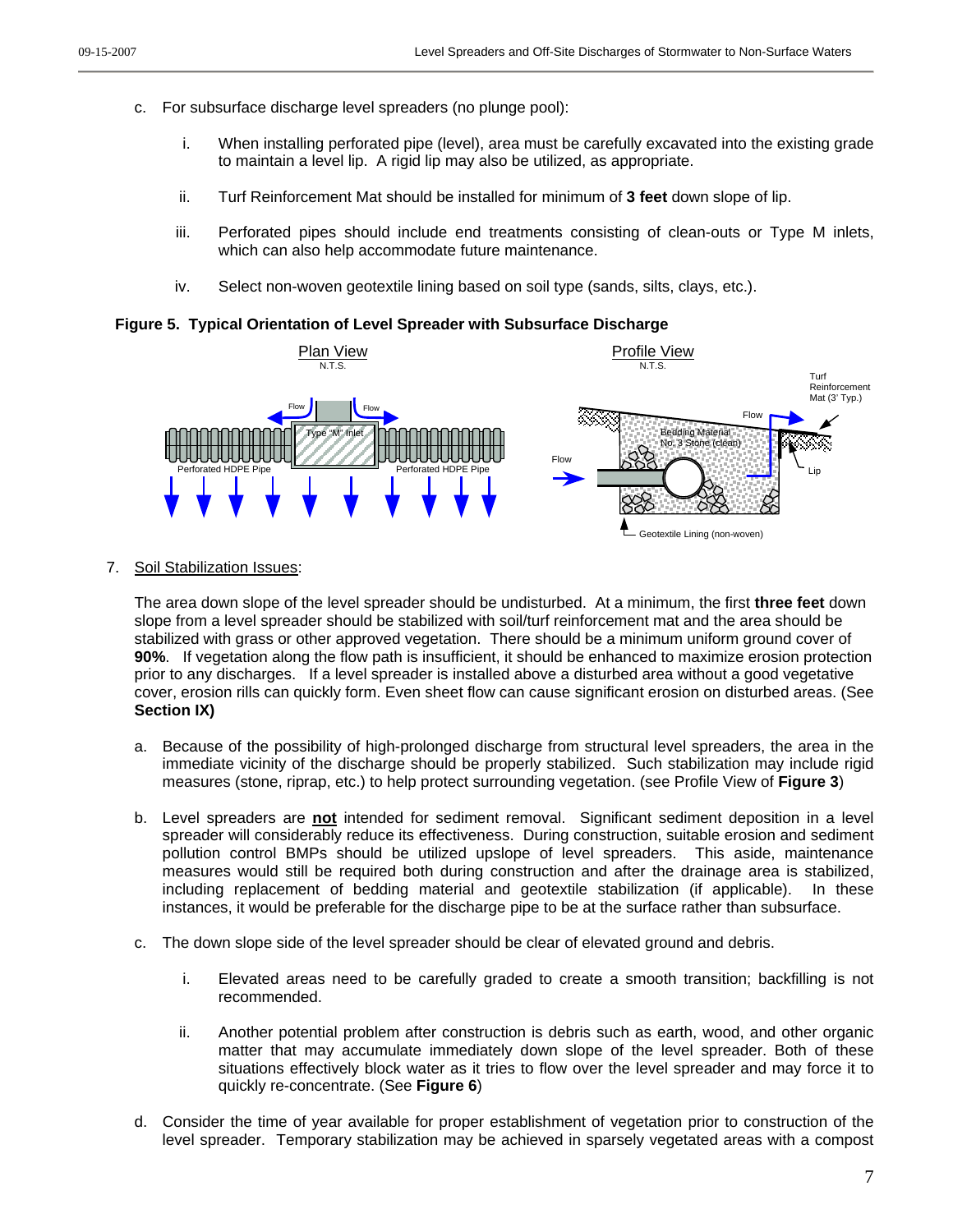blanket (min. **3"**). If a grass cover needs to be re-established in the receiving area construction may be limited to the growing season.

### **Figure 6. View of Level Spreader Face Looking Downslope**



Face of Level Spreader – elevated areas or cause water to concentrate in middle of spreader

Source: *Evaluation of Level Spreaders in the Piedmont of North Carolina* 

#### 8. Operation and Maintenance (O&M):

Because of construction-related problems, the performance of level spreaders should be monitored for **2 years** on a **quarterly basis** and **semi-annually** thereafter.Inspections should also be made following rainfall events exceeding **1-inch.** Prior to placing the level spreader into service, a qualified professional, preferably the designer should inspect the structure once it is fully constructed so that necessary adjustments or repairs can be made before the contractor leaves the site. Routine monitoring and maintenance is already a requirement of both the Erosion and Sediment Control Plan and the Post Construction Stormwater Management Plan. Monitoring includes both the level spreader and the down slope area, up to and including the receiving stream (See **Section VI**.**3**, *Authorization from Off Site Property Owners*).

- a. Monitoring should be documented in inspection reports submitted to the Conservation District along with a summary of any repairs or adjustments completed. Modifications may need prior approval. Asbuilt drawings should be submitted by the end of the 2-year monitoring period verifying that the level spreader was built as designed and performing as intended.
- b. The Conservation District and Township Engineer should be notified during key stages of construction (including the construction of a level spreader) to allow for site inspections at their discretion.
- c. A long term O&M plan should be prepared, in conjunction with all proposed stormwater BMPs, identifying:
	- 1) Who will be responsible,
	- 2) What O&M procedures are planned and
	- 3) When these measures will be performed (frequency).
		- i. Include provisions for replacing components surpassing their useful life.
		- ii. Periodic cleaning out of sediment that is expected to accumulate over time to maintain its capacity.
- d. Erosion and Sediment (E&S) Control consideration: As mentioned in **Item 7**, level spreaders should not be used as a primary E&S BMP. When used down slope of a sediment basin/trap, it should be offline during construction or (where applicable) the bedding material and geotextile lining should be replaced after the drainage area is stabilized.
- e. Level spreaders should be located only where safe and legal ingress and egress can be obtained for post-construction inspection and maintenance.

#### **VI. LEGAL CONSIDERATIONS**

1. Adequacy of Off-Site Discharge: (also see **Item 3**, *Authorization from Off-site Property Owners*) The developer/designer will need to demonstrate that the proposed construction and/or post-construction stormwater discharge will not cause erosion or damage down slope and to any adjoining properties. Therefore, designs involving off-site stormwater discharge to non-surface waters should include the following information: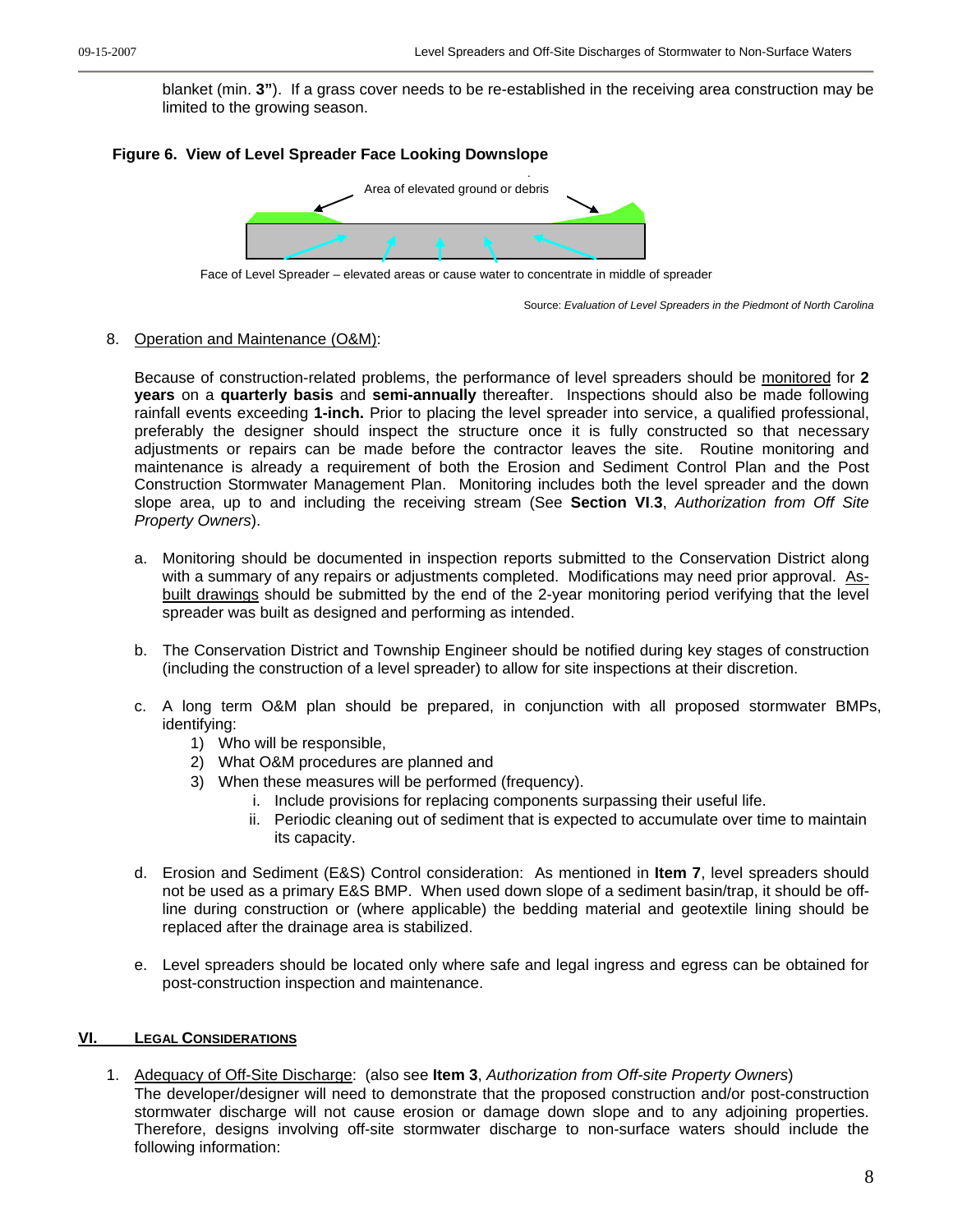- a. A written analysis, entitled "**Adequacy of Off-Site Discharge**" signed and sealed by a licensed professional engineer that clearly, concisely, and accurately describes the situation along with any supporting computations, etc.
	- i. The written analysis should include an evaluation of existing land cover, vegetative species (and their condition), topography, geology, down slope property owners, etc., and a description of the soils erodibility and absorption characteristics.
	- ii. This analysis can not be achieved solely through a desktop review; a site visit is required.
	- iii. A copy of this written analysis should be included both in the narrative and on the plan drawings in the event these documents are separated.
	- iv. Where there is a discharge onto or through adjacent properties prior to release to a stream, designers shall demonstrate how down slope properties will be protected.
- b. A plan drawing detailing the flow path from discharge point to confluence with a surface water of the Commonwealth and identifying the soil types, erodibility factors, and consideration of vegetative cover.
- c. Sequential color photos of the entire proposed flow path with a map showing the location and orientation of each photo. Plan should include the location and orientation of each photo.
- d. A contingency plan and agreement should be prepared to deal with damages from the level spreader that may occur down slope (including parcels owned by others). The applicant may also set aside funds in escrow for this purpose. This would be at the discretion of the municipality. (Also see **Item 3**)
- e. The minimum distance between a proposed discharge point (including the level spreader) and a down slope property boundary should be a minimum of **fifteen (15) feet**. (CCWRA, 2005) The regulating authority(ies) may require that the setback distance be increased based upon factors such as accessibility, topography, soil conditions, the size of structures, the location of structures, and discharge rates. A drainage easement may also be required. (See **Item 3**)

#### 2. Municipal Coordination:

The municipality has a key role in stormwater management, including the use of level spreaders. The following criteria should be used to ensure the municipality's role, particularly when there is an issue encountered with an off-site discharge:

- a. The municipal engineer should be contacted by the applicant early in the process to open the lines of communication.
- b. A copy of the written analysis (described in **Item 1**) should be submitted to the municipal engineer by the applicant.
- c. The municipality should provide a letter verifying the project's consistency with applicable local ordinances, a copy of which should be submitted to other reviewing agencies with any permit applications.

### 3. Authorization from Off-site Property Owner(s):

In cases involving discharges to off-site properties where a point-source discharge did not previously exist, the developer/consultant will need to:

- a. Document property owner(s) consent through easement, right-of-way or other acceptable documentation.
- b. Document property owner(s) consent to access and repair any erosion or other damages that may occur in the future.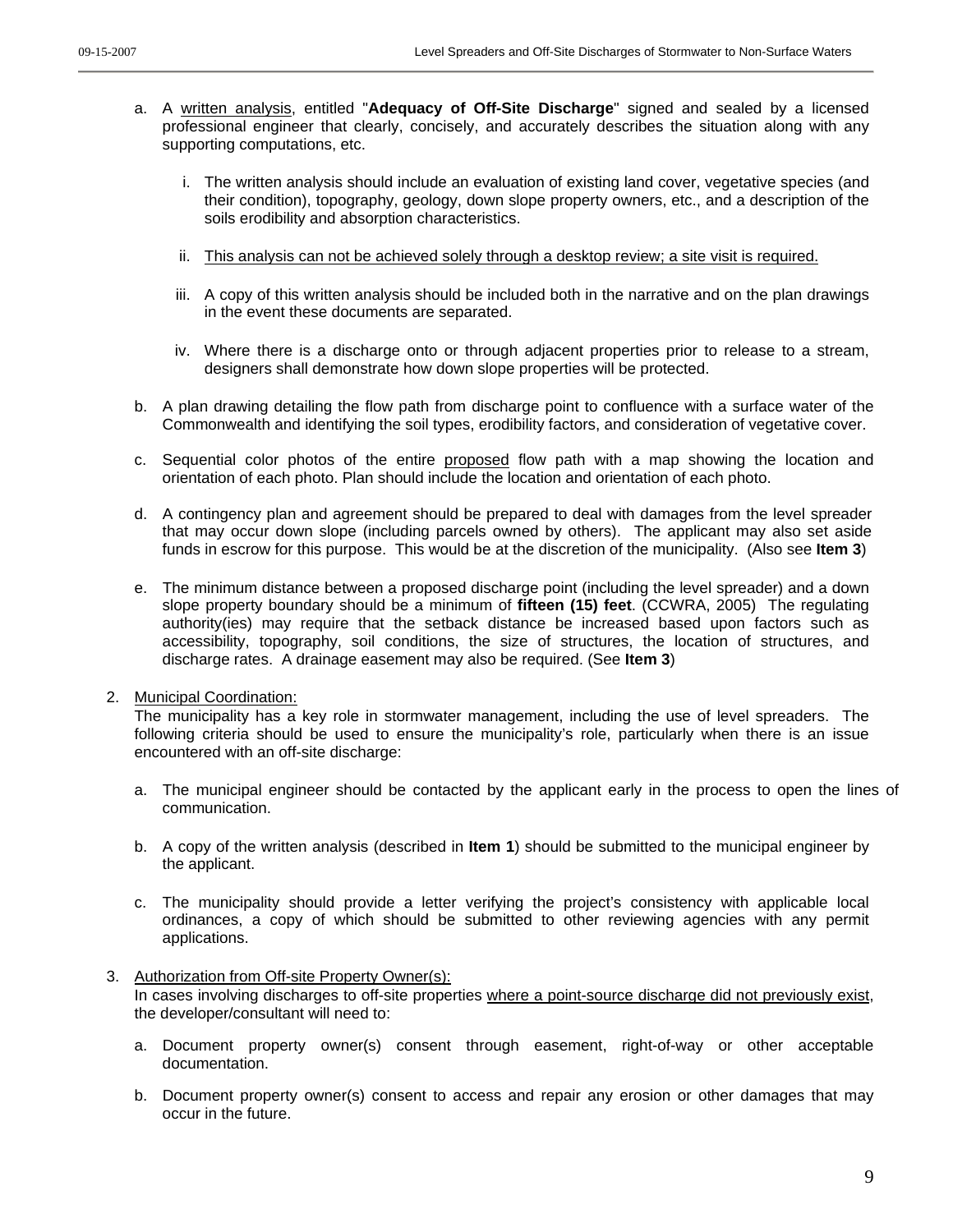In some cases, a level spreader will not be feasible and the only option the applicant will have is to reach an agreement with the off-site property owner to construct a conveyance (i.e., a pipe or channel) to an adequate discharge point. (See **Section VIII**, *Outfall Design*) DEP is also in the process of developing a related fact sheet, which may provide further guidance on the issue.

#### **VII. LEVEL SPREADER DESIGN CONSIDERATIONS**

The primary reference of the information in this section has been taken from *Designing Level Spreaders to Treat Stormwater Runoff.* (W.F. Hunt, D.E. Line, R.A. McLaughlin, N.B. Rajbhandari, R.E. Sheffield; North Carolina State University, 2001)

### **Maximum Flows**

The maximum allowable flow that a level spreader effectively distributes is a function of:

- 1. the ability to slow down the inflow before it flows over the level spreader and;
- 2. the length of the level spreader.

If the plunge pool is a small stormwater pond and the level spreader is several hundred feet long then the maximum flow allowed to spill over a level spreader is considerably high. To avoid failures, the plunge pool should be designed with a length (**X**) sufficient to dissipate the energy of inflows prior to reaching the weir crest of the level spreader. (See **Section V**.**6** and **Figure 3**) This is dependent on the inflow velocity.

### **Design Storms**

For the purposes described in this paper, level spreaders should be constructed to effectively diffuse anticipated flows up the **100-year storm**. For this reason, these structures must be limited in their drainage areas. (**5 acres maximum**) Level spreaders may be multi-functional and can incorporate both water quality treatment and infiltration as part of a treatment train – but since these facilities are located at the tail end of the train, they should not be a primary BMP.

The length of the level spreader is primarily determined by peak flow rate. There are many methods that are commonly used to determine peak flow from small watersheds, including the NRCS Soil Cover Complex Method (a.k.a. Curve Number Method). Peak rate computations are commonly dictated by local ordinance and this paper will not cover those computations.

### **Design to Avoid Downstream Erosion**

Down slope conditions are also essential when determining allowable flows and the length of level spreader, in particular, the existing soil cover (e.g., grass, mulch, or a thicket.)

### **Allowable Velocities**

The maximum allowable velocity is a function of ground cover. The maximum allowable velocities for down slope soil covers are listed in **Table 1**. Please note that tree and shrub riparian buffer is assumed to have a mulch ground cover (or no ground cover).

| <b>Ground</b><br>Cover | <b>Allowable</b><br><b>Velocity</b> |
|------------------------|-------------------------------------|
| Grass*                 | 4 fps                               |
| Gravel                 | 5 fps                               |
| Mulch                  | $1-2$ fps                           |

**Table 1. Allowable Velocities for Down Slope Covers for Channeled Flows**

See E&S Manual for more information on permissible velocities for grass and other cover types. Allowable velocities for grass can vary from 2.5 fps to as much as 8 fps. 4 fps has been selected as a conservative figure for design purposes.

Source: *Designing Level Spreaders to Treat Stormwater Runoff* 

The level spreader length needs to be designed so that the allowable velocity is not exceeded. It is important that the design consider that water will recollect as it flows down slope. Studies have shown that water distributed across a grade may recollect in as little as **10-12 feet**. Because recollection is inevitable, the amount of area needed for concentrated flow to develop should be estimated. How much recollection is allowable until flow can no longer be considered sheet flow? Sheet flow becomes concentrated flow once water is using only **33%** of the available land in the flow path (Hunt et al, 2001). Refer to **Figure 7**. The distance down slope of the level spreader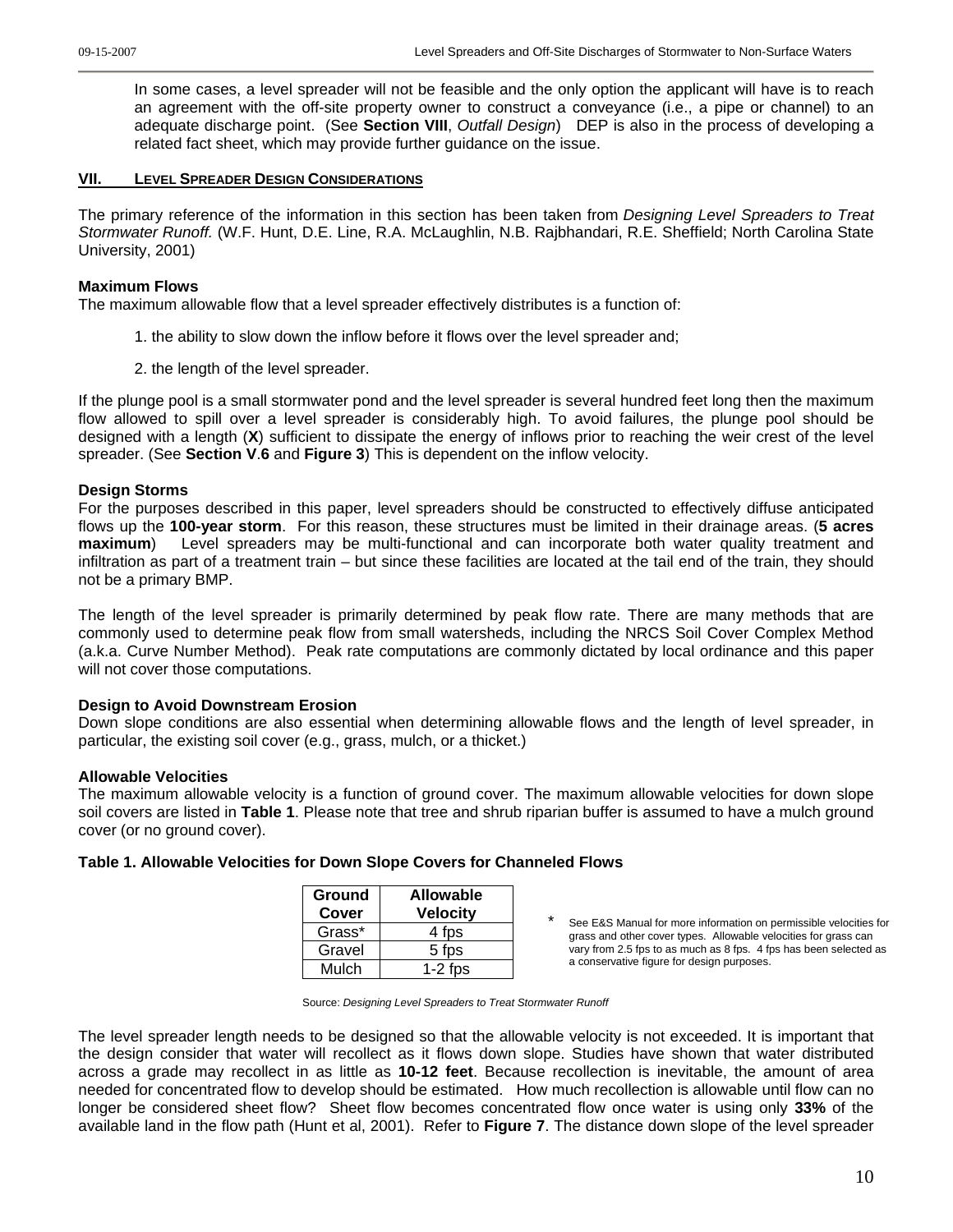where only **33%** of available land is used can be described as the level spreader's Effective Distance, or **Ed**. Flow beyond the level spreader's effective distance would be considered to be concentrated flow, not sheet flow.





Source: *Designing Level Spreaders to Treat Stormwater Runoff* 

Therefore, level spreaders must be designed to ensure non-erosive velocities not only at the time water passes over the level spreader (when flow is theoretically completely dispersed), but also at the time water has reached the Effective Distance. The latter being the limiting parameter (i.e., erosive velocities are not exceeded once the flow has traveled the effective distance.). As such, discharge velocities from level spreaders should be **33%** or less of the allowable down slope velocities based on cover. As an example, if a mulch ground covering is able to withstand velocities as high as 2 feet per second (fps), then the level spreader discharge velocity should be 0.67 fps, or 1/3 of the erosive velocity. If the vegetation/ground cover along the flow path is insufficient to protect against erosion, then it should be enhanced to maximize erosion protection.

### **Calculating Level Spreader Length**

The designer's main goal for level spreaders is to ensure an appropriate length of the discharge feature – a length that does not allow for erosive velocities down slope. Allowable velocities over a level spreader are summarized in **Table 2**. The designer can also find more information on allowable velocities (a.k.a. permissible velocities) and other criteria for ground cover from the E&S Manual, including Tables 5 through 7a related to: *Erodible Soils in Pennsylvania; Maximum Permissible Shear Stresses for Various Channel Liners; Classification of Vegetative Covers as to Degree of Retardance;* and *Maximum Permissible Velocities for Channels Lined with Vegetation*.

### **Using Allowable Velocities to Establish Level Spreader Length**

With an allowable velocity selected based upon down slope ground cover, it is now possible to calculate the necessary level spreader length. The calculation is based on two equations: (1) the Weir Equation and (2) the Continuity Equation, both of which are described below.

### Weir Equation:

It is assumed that the level spreader functions as a long weir. Flow over a weir is described by the following equation and illustrated in **Figure 8**.

$$
\mathbf{Q} = \mathbf{C_w} * \mathbf{L} * \mathbf{H}^{3/2}
$$

Where  $Q = Flow (cfs)$  $L =$  Length of Level Spreader (feet)  $C_w$  = Weir Coefficient (assume 3.0)  $H =$  Driving Head (feet)

Flow over the level spreader is a function of its length and the height of water upslope. Increasing the length of the weir reduces the height of water for a given flow rate, as they are directly related. This is important because the combination of water height and weir length dictate the level spreader discharge velocity. This relationship is shown in the second equation, the continuity equation.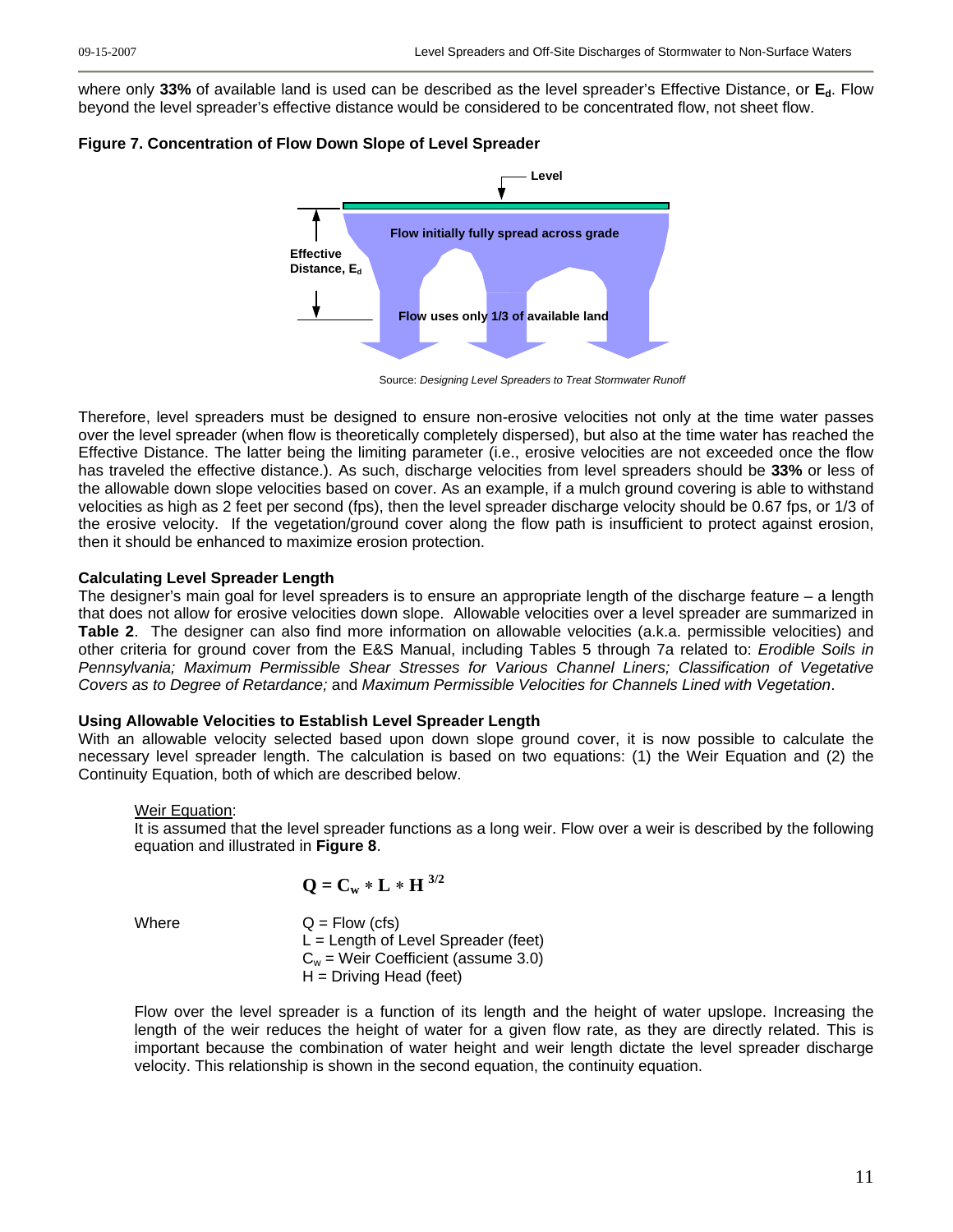Continuity Equation:

Where,  $Q = Flow (cfs)$  $V =$  Velocity (feet) A = Cross-Sectional Area of Flow  $(rt^2) = L * 2/3H$ 

Again, the allowable velocity is selected based on the type of cover down slope of the level spreader (e.g., grass, gravel, mulch). Therefore, the above two equations can be combined to solve for V as follows:

$$
V=1.5\ast C_w\ast H^{\text{1/2}}
$$

**Q = V**∗**A** 

Using the above equation, the height of water above the weir may be calculated. The resulting height would then be inserted into the weir equation to calculate the length of level spreader needed to distribute a given flow.

### **Table 2. Maximum Velocities of Flow Across Level Spreader**

| <b>Down Slope Ground</b><br>Cover | <b>Velocity at Level</b><br><b>Spreader</b><br>V (fps) | <b>Driving Head</b><br>H (feet) | "Equivalent" Water<br><b>Height over</b><br>Level Spreader,<br>$H^* = 2/3H$ |
|-----------------------------------|--------------------------------------------------------|---------------------------------|-----------------------------------------------------------------------------|
| Grass/Thicket                     | 1.33                                                   | 0.09                            | 0.058                                                                       |
| Gravel                            | 1.50                                                   | 0.11                            | 0.074                                                                       |
| Mulch (Trees, Shrubs)             | 0.67                                                   | 0.02                            | 0.015                                                                       |

Source: *Designing Level Spreaders to Treat Stormwater Runoff* 

### **Figure 8. Weir Equation Inputs**



than **3 - 4 inches** above the existing ground. This would allow water to pass over the lip without interference from vegetation. See **Section V** and **Figure 3.**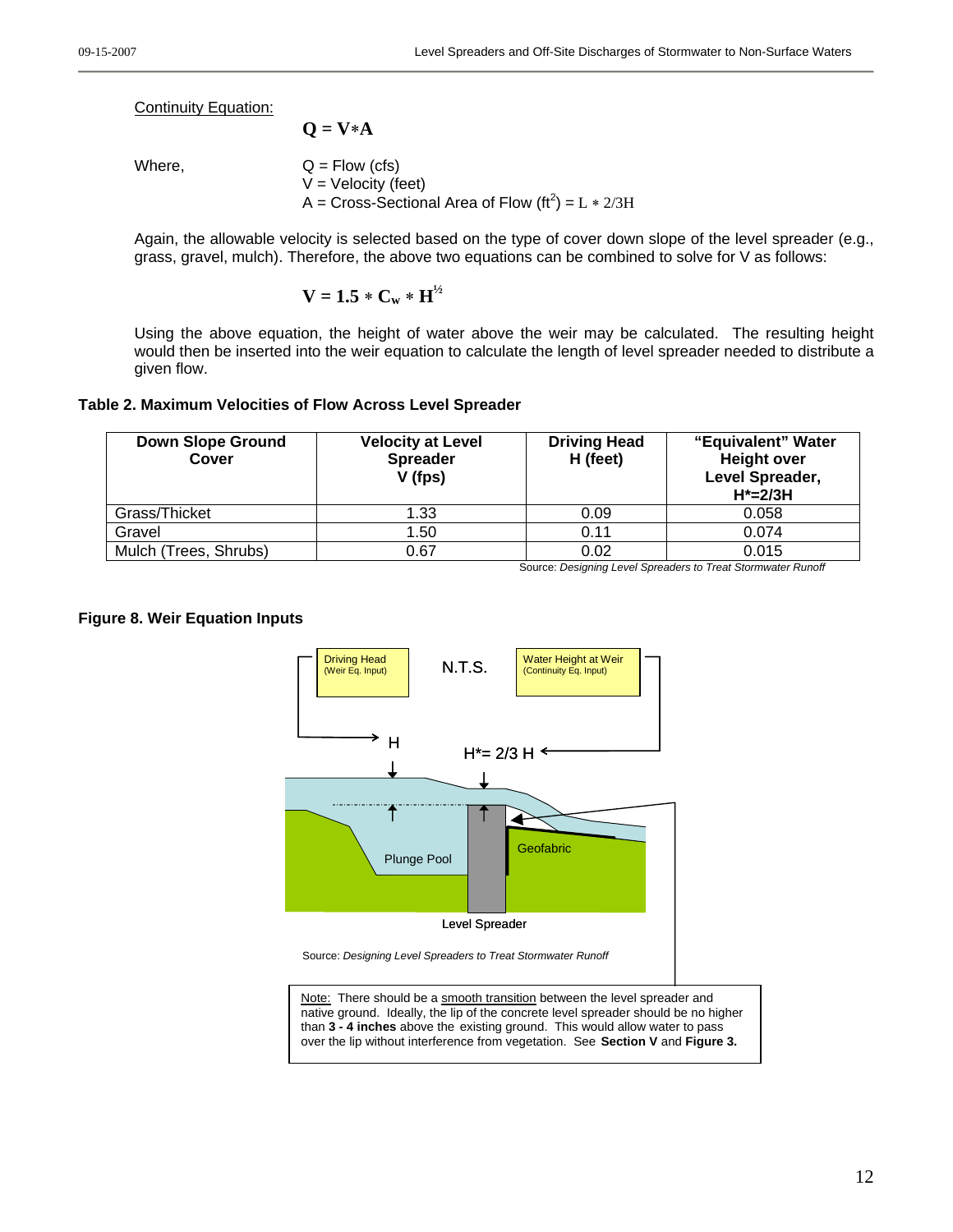|           | Gravel             | Thicket/ or No<br><b>Shrubs</b> | Grass/ Mulch**<br>Cover | Using equation<br>$L = Q/(C_w * H^{3/2})$ |         |                                                   |
|-----------|--------------------|---------------------------------|-------------------------|-------------------------------------------|---------|---------------------------------------------------|
| $Q$ (cfs) | L(f <sub>t</sub> ) | L(f <sub>t</sub> )              | L(f <sub>t</sub> )      | Notes:                                    |         |                                                   |
| 0.5       | $5*$               | $6*$                            | 59                      |                                           | *<br>** | use min. length of 10 feet                        |
| 1.0       | 9*                 | 13                              | 118                     |                                           |         | see below suggestions<br>regarding forested areas |
| 1.5       | 14                 | 19                              | 177                     |                                           |         |                                                   |
| 1.7       | 16                 | 21                              |                         | 200 Mulch Limit**                         |         |                                                   |
| 2.0       | 18                 | 25                              | N/A                     |                                           |         |                                                   |
| 3.0       | 27                 | 37                              |                         |                                           |         |                                                   |
| 4.0       | 37                 | 49                              |                         |                                           |         |                                                   |
| 5.0       | 46                 | 62                              |                         |                                           |         |                                                   |
| 10.0      | 91                 | 123                             |                         |                                           |         |                                                   |
| 15.0      | 137                | 185                             |                         |                                           |         |                                                   |
| 16.0      | 146                | 198                             |                         |                                           |         |                                                   |
| 16.2      | 148                | 200                             |                         | <b>Grass/Shrub/Thicket Limit</b>          |         |                                                   |
| 20.0      | 183                | N/A                             |                         |                                           |         |                                                   |
| 21.0      | 192                |                                 |                         |                                           |         |                                                   |
| 21.9      | 200                |                                 |                         | <b>Gravel Limit</b>                       |         |                                                   |

#### **Table 3. Level Spreader Lengths for Various Downslope Covers and Discharges**

Source: *Designing Level Spreaders to Treat Stormwater Runoff* 

As mentioned in **Section V.4c** other guidance documents, including the *BMP Manual*, recommend **13 linear feet** of level spreader per **1 cfs** of flow. As can be seen in **Table 3** above, this is consistent for the condition when there is excellent vegetative ground cover down slope. (i.e. thicket/shrubs/grass) It also assumes that there are no existing erosion problems down slope. It is not uncommon to find areas of lush vegetation followed by an area of sparse vegetation. It is crucial that designers perform a thorough site assessment and not use this as a general rule of thumb for all conditions. The most controlling factor is the allowable velocity, which should be based on the worse case down slope ground cover condition. The designer would need to verify the condition of the ground cover for the entire slope up to the receiving stream, preferably in the winter. An alternative would be to improve the down slope area to achieve the design cover condition - prior to discharge.

The results of recent research (Hathaway and Hunt, 2006) has suggested that wooded riparian buffers having a good mulch cover exhibit positive features such as absorption and infiltration which are often ignored. For the purposes of this paper, a good mulch cover should measure a minimum **3 inches** thick. When these attributes within the buffer are taken into account and documented during a site assessment, the length of level spreader per unit of flow may be reduced. This reduction can be significant due to the long lengths of level spreader required for the "mulch/no cover condition" – i.e. 100 linear feet/cfs. Based on this information, the recommended design length of level spreader can be reduced as follows, in relation to riparian buffer width and the dominant hydrologic soil group (HSG) for the down slope area:

### **Table 4. Reduced Level Spreader Lengths for Wooded Riparian Buffers**

|                                             | <b>HSG A or B</b>                             | <b>HSG C or D</b> |
|---------------------------------------------|-----------------------------------------------|-------------------|
| <b>Wooded Riparian Buffer</b><br>Width (ft) | Length of Level Spreader per CFS of flow (ft) |                   |
| 50                                          | 65                                            | 80                |
| 100                                         | 50                                            |                   |
| 150                                         |                                               | 55                |

Source: *Evaluation of Level Spreaders in the Piedmont of North Carolina*.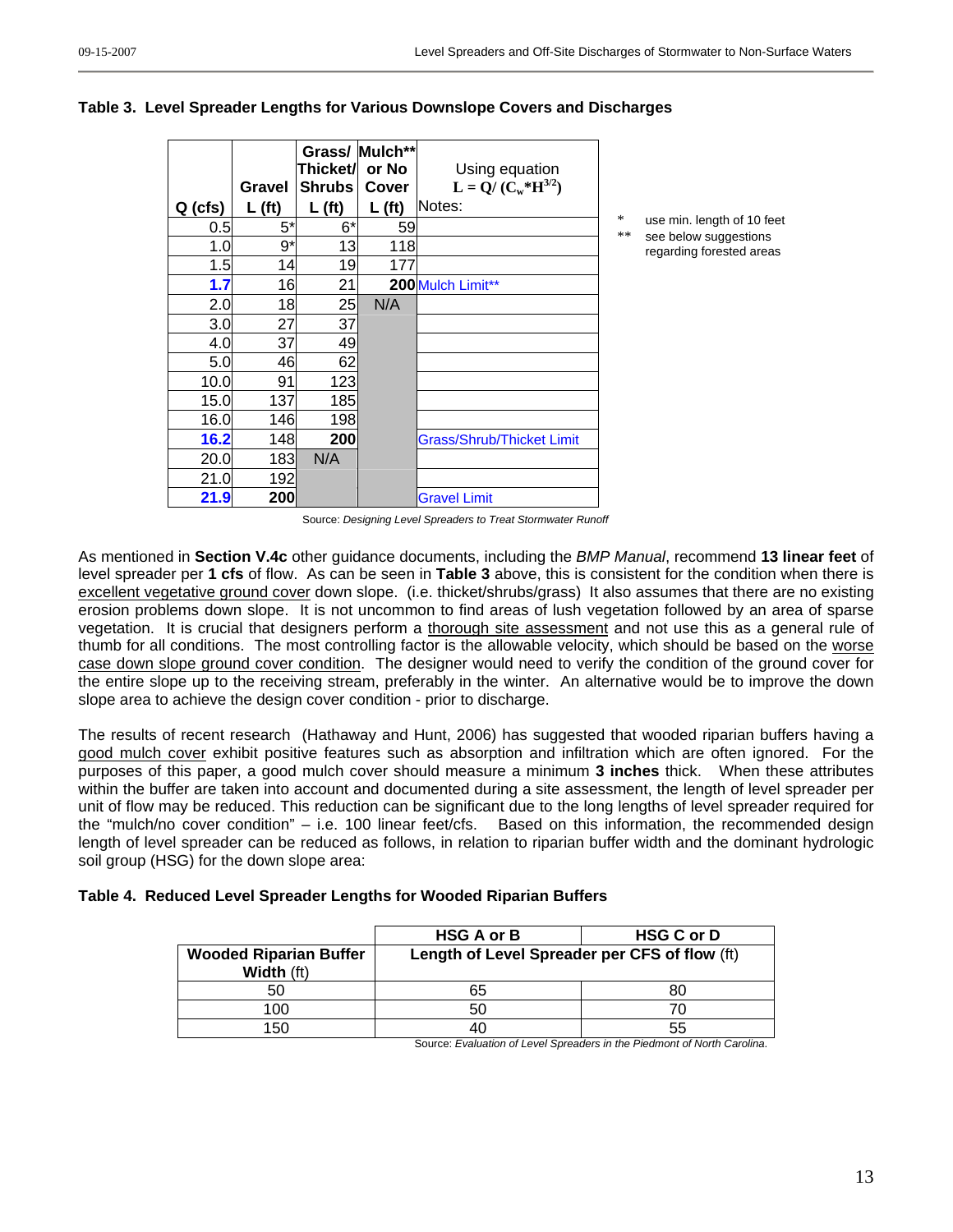### **VIII. OUTFALL DESIGN**

As previously mentioned, if it is determined that a level spreader is not feasible for a project, the developer will need to modify the project to either avoid the conflict or to convey the point source discharge to a surface water or storm sewer which is capable of handling anticipated flows. This is typically done by extending a conduit through the area and terminating at a watercourse with an outfall structure. Outfall structures are regulated as water obstructions pursuant to the Chapter 105 Regulations – *Dam Safety and Waterway Management*. (July 1, 1979, revised October 12, 1991) Permitting may fall under the following categories:

- **Waiver 105.12(a)(2)** If the receiving stream has a drainage area less than **100 acres**.
- **General Permit No. 4** In most cases, the project will qualify for a GP but the applicant would be responsible for making sure they meet the eligibility requirements and conditions.
- **Joint Permit** Outfalls not qualifying for a waiver or GP will need a Joint Permit. For more information, refer to the Pennsylvania Chapter 105 Joint Application for a Water Obstruction and Encroachment Permit.

Experience has shown that many stormwater plans have been proposed in a manner discharging into upland areas to avoid Chapter 105 – Water Obstruction and Encroachment Permitting. These proposals are typically unacceptable unless they are being prepared to protect a riparian buffer or wetland, in which case, a typical level spreader design might be appropriate. (See illustration in **Section II**) Under no circumstances should a point source be discharged above the floodway and allowed to scour a channel down to the watercourse. In these instances, the designer should extend the outfall to the edge of the stream and take into account the following factors:

- 1. Orientation of the outfall with respect to the flow direction of the stream. Rather than be positioned perpendicular to the stream, the outfall should be designed at a skew of 30<sup>°</sup> or more to maintain harmonious stream current and to avoid scouring the opposite stream bank during high flows. Depending on the size of the receiving channel, it may be necessary to install protective measures on the opposite bank. Note that there should be no riprap placed in the stream bed.
- 2. The size of the outfall should be commensurate with the size of the receiving stream and should not overburden the stream and thereby cause downstream erosion.
- 3. The outfall conduit should, wherever possible, go through a drop structure to dissipate the energy in the pipe, rather than relying on riprap at the end of the pipe. The outfall pipe should have a slope at or near **zero**.
- 4. Where riprap is appropriate, it should be keyed into the ground as opposed to piled in front of the outfall, which creates a flow obstruction. Riprap should not extend across the stream channel or cause an obstruction of stream flows. Refer to **General Permit No. 4** for further guidance.

**Figure 9. Outfall Layout** 

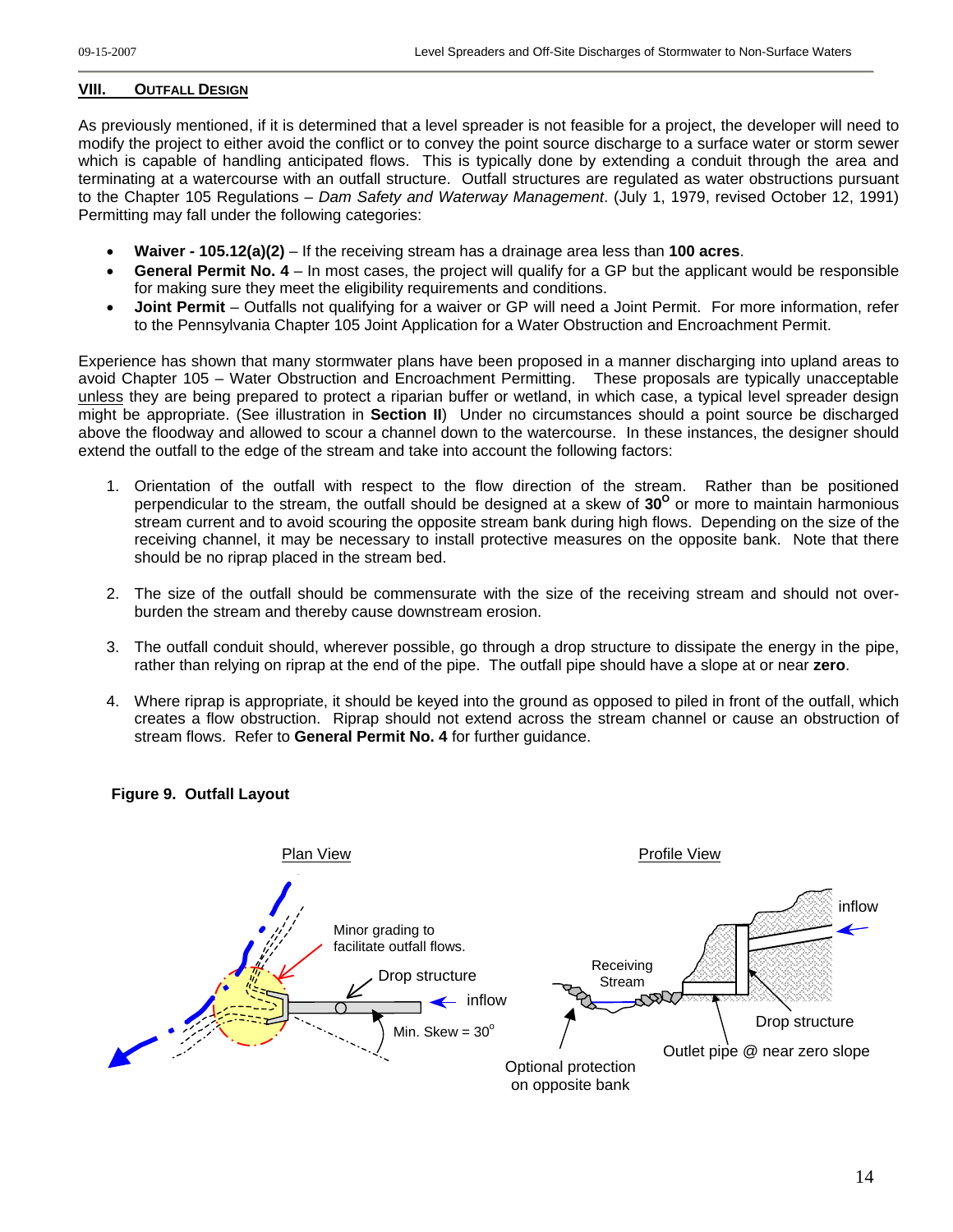#### **IX. REMEDIAL ACTIONS**

As previously mentioned in **Section VII**, *water will recollect as it flows down slope* and *recollection is inevitable*. The design and planning recommendations in this paper are intended to avoid issues with failures and gully/rill formation, but plans also need to be in place for when any such unfortunate events may occur.

One of the most common problems experienced with level spreaders is the formation of rills, which if left unattended can become gullies. Rills that exceed **3 inches** in depth may be considered gullies. The most important point here is to identify and address these problems early by following these simple steps: (1) stop the erosion, (2) repair the damage, and (3) prevent future damage.

It is best to redirect flow away from the affected area until repairs can be completed and the area stabilized. This can be accomplished by a temporary slope pipe or other diversion, but care must be taken not to create erosion problems elsewhere. Seasonal variations are also an issue, particularly with permanent stabilization/revegetation. As discussed in **Section VI.7**, a minimum uniform cover of **90%** is required to protect down slope areas. Care should be taken through out the flow path, up to the receiving stream. A level spreader should never discharge to a disturbed area until vegetative cover is established.

### **Figure 10. Rill/Gully Repair** (N.T.S)





Source: *Filtrexx - Edgesaver* 

Rills and/or gullies can express themselves anywhere along the flow path. In some instances, they appear at the stream bank. Stream banks are susceptible to erosion from a variety of sources and directions. Accelerated erosion along a stream bank is normally due to the stream geometry being out of equilibrium with its watershed, which is beyond the control of the plan designer. As water passes over a denuded stream bank, a head cut can form and travel from the stream into the buffer. The plan designer should ensure that an exposed stream bank does not exist along the flow path. If so, there are a variety of stream bank stabilization methods, including traditional "hard engineering" techniques, such as riprap; softer techniques such as "bioengineering slope stabilization" or a combination of the two. See **Figure 11** above. For more details, the designer may reference **General Permit No. 3** or various references for bioengineering such as Chapter 18 of the *NRCS, Engineering Field Handbook* available at [www.info.usda.gov/CED/ftp/CED/EFH-Ch18.pdf](http://www.info.usda.gov/CED/ftp/CED/EFH-Ch18.pdf)*.* The goal is to create a natural and stabilized system that doesn't require any significant long-term maintenance. There are a variety of "green" and environmentally-friendly products available on the market which can be utilized jointly with bioengineering techniques to provide quality results.

Experience has shown that there are many other potential factors leading to level spreader failure, many of which have been covered through the recommendations in this paper. A list of common failures, potential causes and suggested fixes are provided in **Figure 12**. When necessary, a level spreader may be replaced with a stable conveyance and outfall to a surface water feature or to a storm sewer capable of carrying those flows. This subject was previously discussed in various places, including **Section VIII**.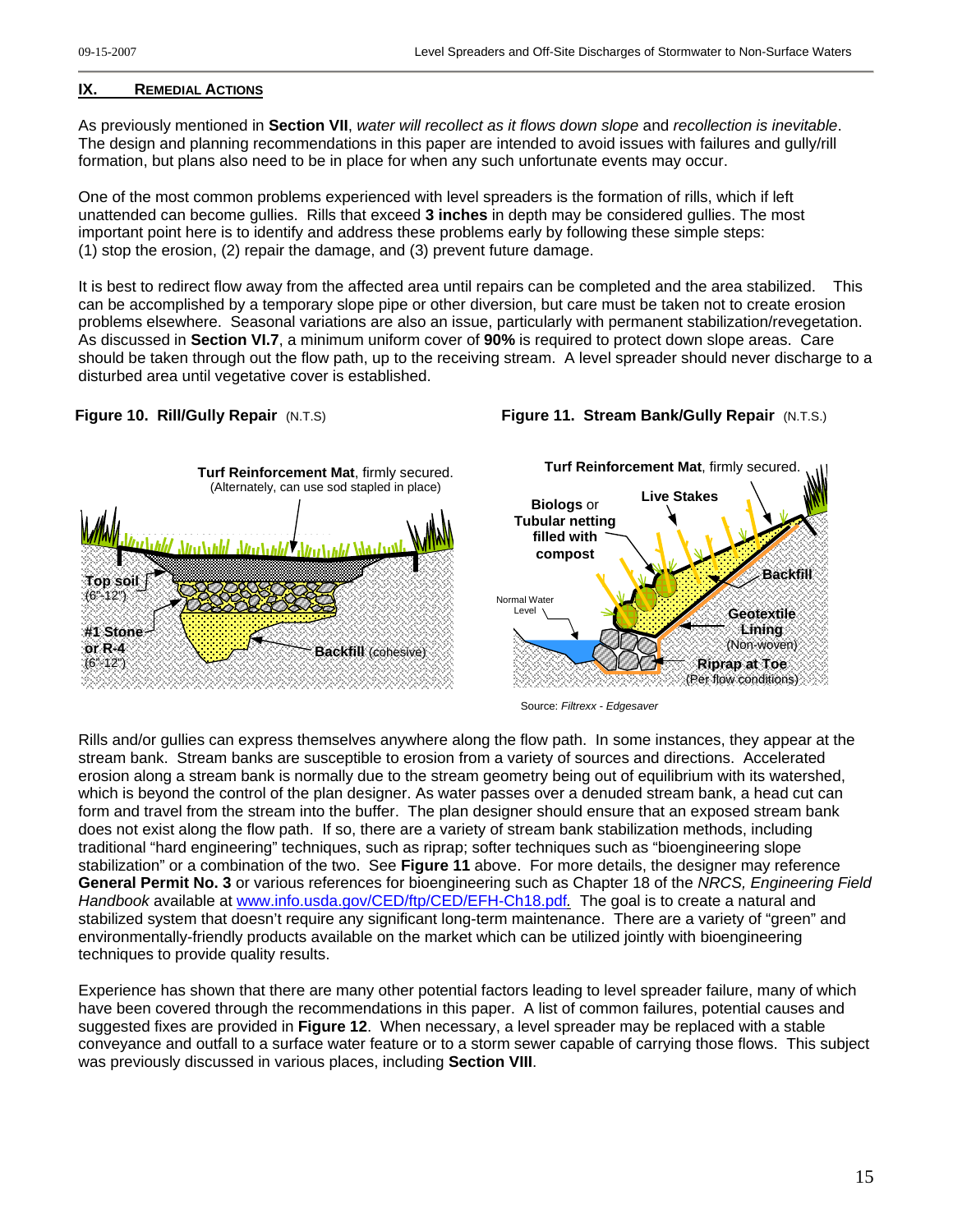### **Figure 12 – Common Level Spreader Failures**



- Differential
- **Settlement** •Frost Heaving
- •Poor Construction

•Poor Planning •Poor Construction

# Cause: Fix:

- Poor horizontal and/or vertical alignment
- Inadequate plunge pool length/depth
- Weir too close to outlet pipe.

- •Poor construction
- Inadequate weir invert
- Inadequate depth of footer
- •Constructing on fill
- •Vandalism

## Cause: Fix:

- Poor construction
- Inadequate joint filler
- •Vandalism

•Rebuild •Retrofit

• Affix a level plate/weir on down slope (d/s) end

- •Retrofit • Extend concrete ends
	- upslope and key-in • Repair erosion and
	- revegetate d/s

•Rebuild •Retrofit • Construct raised middle section to divert flow and block overtopping

• Pull back outlet pipe

•Rebuild

- •Retrofit
	- Flowable fill u/s
	- Repair erosion and revegetate d/s • Protect from
	- unauthorized acts

Retrofit

- Plate or weir
- Install proper joint filler resistant to freeze/thaw
- Repair erosion and revegetate d/s
- Protect from unauthorized acts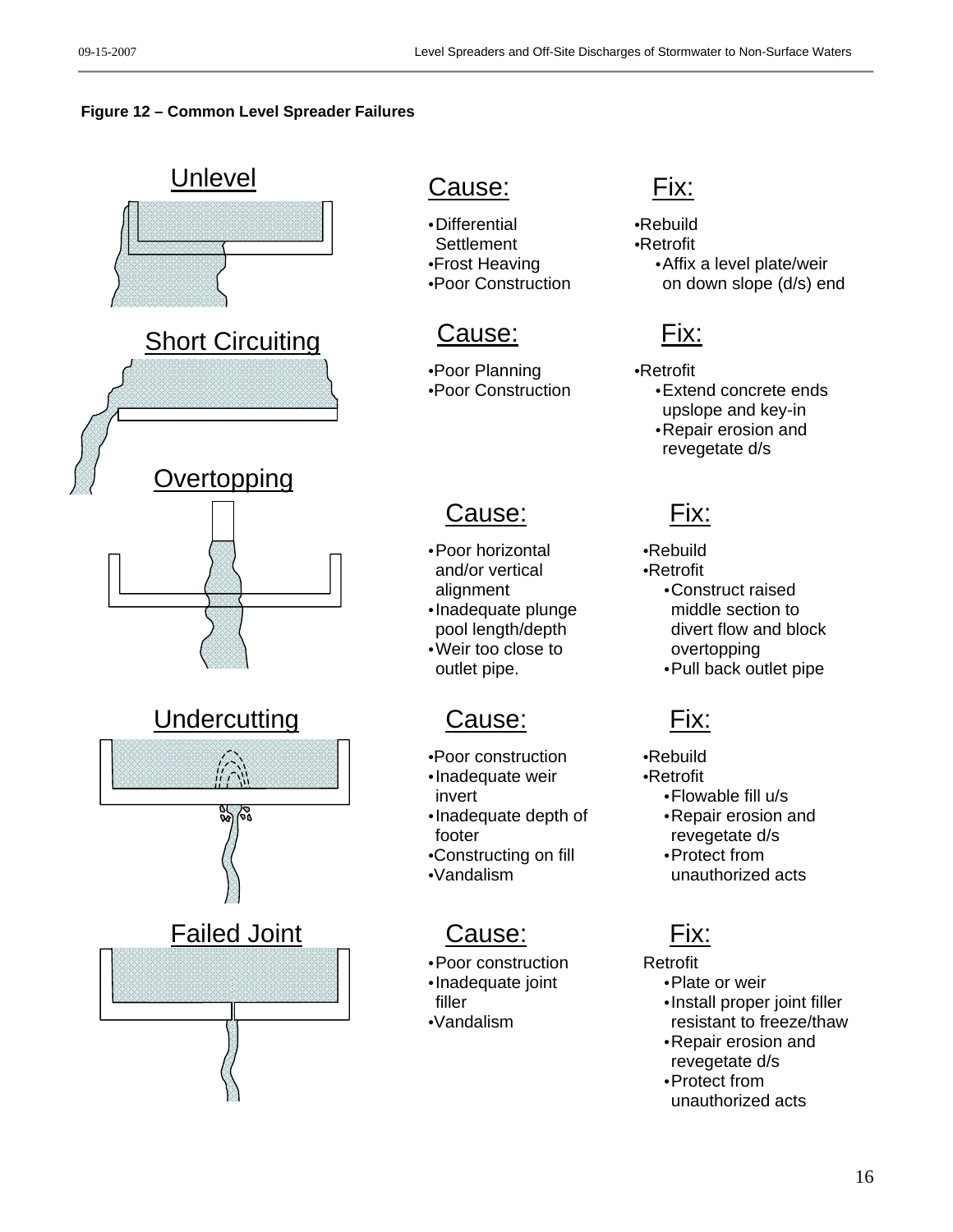#### **X. SELECTED REFERENCES**

*Pennsylvania Stormwater Best Management Practices Manual* (PA DEP, December 30, 2006)

*Pennsylvania Erosion and Sediment Pollution Control Manual* (PA DEP, March 2000)

*Designing Level Spreaders to Treat Stormwater Runoff* (W.F. Hunt, D.E. Line, R.A. McLaughlin, N.B. Rajbhandari, R.E. Sheffield; North Carolina State University, 2001)

*Level Spreader Design Guidelines*-*Final Version* (C. F. Van Der Wiele, North Carolina Department of Environment and Natural Resources, Division of Water Quality, Effective January 1, 2007)

*Evaluation of Level Spreaders in the Piedmont of North Carolina*- *Final Report* (Jon Hathaway, EI and William F. Hunt PE, PhD, Department of Biological and Agricultural Engineering, North Carolina State University- July 2006)

*Urban Waterways – Level Spreaders: Overview, Design and Maintenance.* (Jon Hathaway, EI and William F. Hunt PE, PhD, Department of Biological and Agricultural Engineering, North Carolina State University- Cooperative Extension Office -November 2006)

*Post-Construction SWM Model Ordinance* (Chester County Water Resources Authority, January 4, 2005)

*Standard Drawing No. IL-570* (USDA, NRCS, Illinois Urban Manual, January 29, 1999)

*Level Spreader Effectiveness Evaluation, Final Report* (Caltrans, May 2002)

*Design and Long Term Performance of an Innovative Level Spreader Basin Outfall Structure*, (Eric S. Steinhauser and Owen Esterly - World Water Congress 2003).

*Effectiveness and Cost of Improving Vegetated Filter Zones by Installing Level Spreaders to Disperse Agricultural Runoff.* (Dennis William Hazel, Doctoral Thesis, North Carolina State University- 2000)

#### Internet References:

[www.therockerbox.com/how\\_to\\_use\\_a\\_map\\_5.htm](http://www.therockerbox.com/how_to_use_a_map_5.htm)

[www.info.usda.gov/CED/ftp/CED/EFH-Ch18.pdf](http://www.info.usda.gov/CED/ftp/CED/EFH-Ch18.pdf)

#### **XI. ACKNOWLEDGEMENTS**

The author will like to thank the Technical Work Group for their time and valuable input, including but not limited to: Bucks County Conservation District - Lisa Ishimuro, Eric Wightman Chester County Conservation District - Dan Greig, Gaye Lynn Criswell Delaware County Conservation District - Ed Magargee Lehigh County Conservation District - John Bohman, Kevin Frederick Montgomery County Conservation District - Rich Kadwill, Jeff McKenna, Mike Shannon PA DEP - Stephen Burgo, Ana Damerau, Stuart Demanski, James Newbold, Jeffrey Sholly, Dennis Stum PA DOT – Tim Stevenson, Sharon Goldberg

Special thanks also to the numerous peer reviewers for their time and helpful feedback, including:

Jonathan Hathaway – North Carolina State University

Jonathan Hunt – River Valley Organics

Eric Konzelman – Castle Valley Consultants Robert Lambert – Site Engineering Concepts, LLC

Jeffrey MacKay – NTM Engineering, Inc.

Jonathan Rinde – Manko, Gold, Katcher and Fox

Darl Rosencrest – PADEP – Western Area Engineer

Eric Steinhauser – Sanborn, Head & Associates

Robert Traver – Villanova University